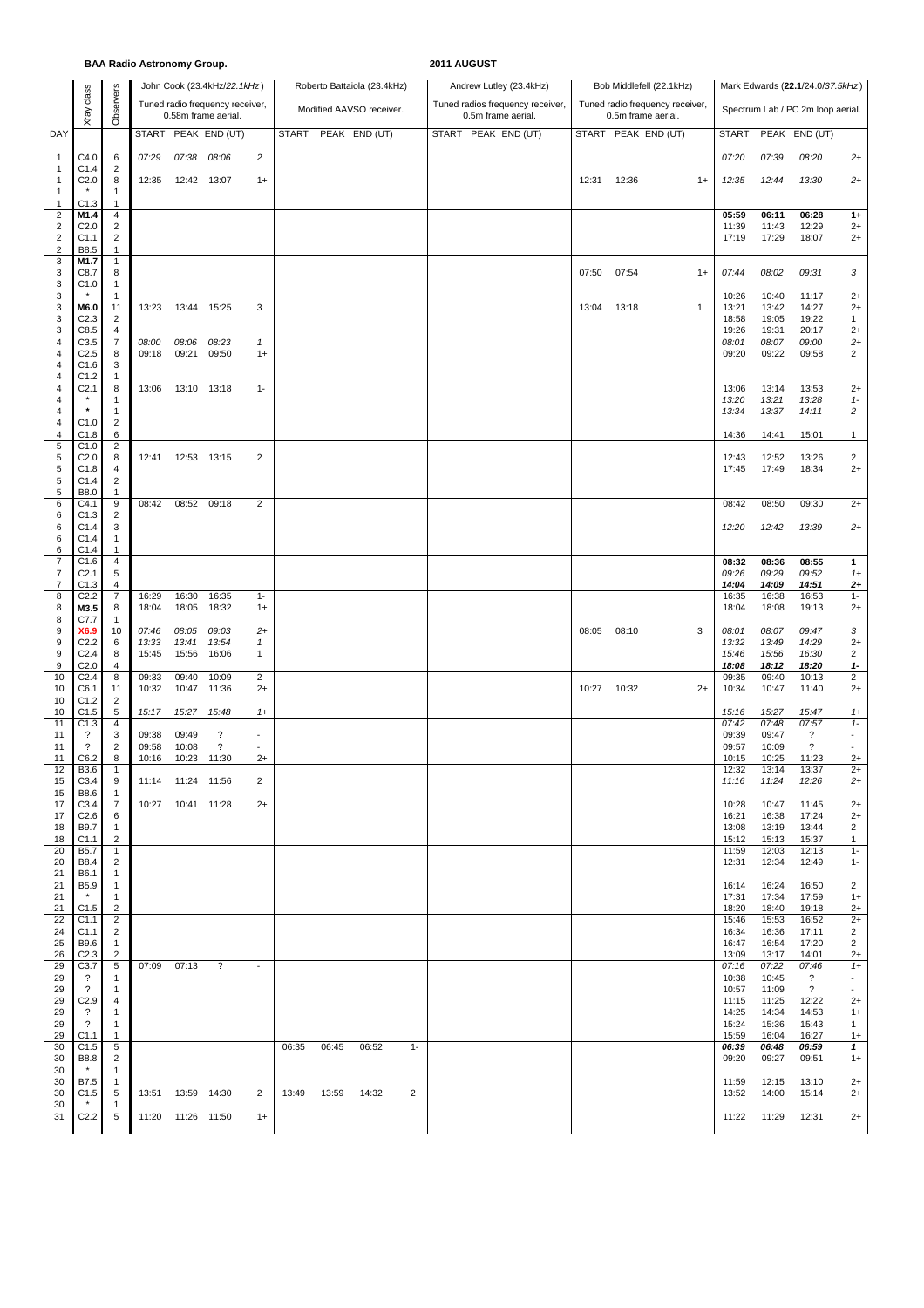**BAA Radio Astronomy Group. 2011 AUGUST**

|     |                    |       | <b>DAA NGUNA ASH VIIVIIIY OF VUP.</b> |                                  |       |                                 | <u>EVILLOUUT</u>    |                 |                     |       |       |                     |                                 |                |                      |         |                                  |         |  |
|-----|--------------------|-------|---------------------------------------|----------------------------------|-------|---------------------------------|---------------------|-----------------|---------------------|-------|-------|---------------------|---------------------------------|----------------|----------------------|---------|----------------------------------|---------|--|
|     |                    |       |                                       | Colin Clements (23.4kHz/37.5kHz) |       | Peter Meadows (23.4kHz)         |                     |                 | Mike King (20.9kHz) |       |       |                     | John Wardle (19.6/23.4kHz)      |                | Peter King (18.3kHz) |         |                                  |         |  |
|     |                    |       |                                       |                                  |       |                                 |                     |                 |                     |       |       |                     |                                 |                |                      |         |                                  |         |  |
|     |                    |       |                                       | AAVSO receiver, 0.76m screened   |       | Tuned radio frequency receiver, |                     | AAVSO receiver. |                     | Tuned |       |                     | PC soundcard, long wire aerial. |                |                      |         | Own designed receiver, 1.4m loop |         |  |
|     |                    |       | loop aerial.                          |                                  |       | 0.58m frame aerial.             |                     |                 | loop aerial.        |       |       |                     |                                 |                |                      | aerial. |                                  |         |  |
|     |                    |       |                                       |                                  |       |                                 |                     |                 |                     |       |       |                     |                                 |                |                      |         |                                  |         |  |
| DAY |                    |       |                                       | START PEAK END (UT)              |       | <b>START</b><br>PEAK END (UT)   | START PEAK END (UT) |                 |                     |       |       |                     | START PEAK END (UT)             |                | <b>START</b>         |         | PEAK END (UT)                    |         |  |
|     |                    |       |                                       |                                  |       |                                 |                     |                 |                     |       |       |                     |                                 |                |                      |         |                                  |         |  |
| 1   | C4.0               |       |                                       |                                  |       |                                 |                     |                 |                     |       | 07:30 | 07:40 08:13         |                                 | 2              |                      |         |                                  |         |  |
| 1   | C1.4               |       |                                       |                                  |       |                                 |                     |                 |                     |       |       |                     |                                 |                | 08:10                | 08:15   | 08:18                            | $1 -$   |  |
| 1   | C <sub>2.0</sub>   |       |                                       |                                  |       |                                 |                     |                 |                     |       | 12:35 | 12:43               | 13:00                           | $\overline{1}$ | 12:35                | 12:40   | 12:45                            | $1 -$   |  |
|     |                    |       |                                       |                                  |       |                                 |                     |                 |                     |       |       |                     |                                 |                |                      |         |                                  |         |  |
| 1   |                    |       |                                       |                                  |       |                                 | 13:40               | 13:42 13:56     |                     | $1 -$ |       |                     |                                 |                |                      |         |                                  |         |  |
| 1   | C1.3               |       |                                       |                                  |       |                                 |                     |                 |                     |       |       |                     |                                 |                | 16:50                | 17:05   | 17:10                            | 1       |  |
| 2   | M1.4               |       |                                       |                                  |       |                                 |                     |                 |                     |       | 06:09 | 06:21               | 07:08                           | $2+$           | 11:35                | 11:40   | 11:44                            | $1 -$   |  |
| 2   | C <sub>2.0</sub>   |       |                                       |                                  |       |                                 |                     |                 |                     |       |       |                     |                                 |                |                      |         |                                  |         |  |
| 2   | C1.1               |       |                                       |                                  |       |                                 |                     |                 |                     |       |       |                     |                                 |                |                      |         |                                  |         |  |
|     |                    |       |                                       |                                  |       |                                 |                     |                 |                     |       |       |                     |                                 |                |                      |         |                                  |         |  |
| 2   | B8.5               |       |                                       |                                  |       |                                 |                     |                 |                     |       |       |                     |                                 |                |                      |         |                                  |         |  |
| 3   | M1.7               |       |                                       |                                  |       |                                 |                     |                 |                     |       |       |                     |                                 |                |                      |         |                                  |         |  |
| 3   | C8.7               | 07:56 | 08:02 08:29                           |                                  | 2     |                                 |                     |                 |                     |       | 07:44 | 07:59               | 08:45                           | $2+$           | 07:40                | 08:00   | 08:07                            | $1+$    |  |
| 3   | C1.0               |       |                                       |                                  |       |                                 |                     |                 |                     |       |       |                     |                                 |                |                      |         |                                  |         |  |
| 3   |                    |       |                                       |                                  |       |                                 |                     |                 |                     |       |       |                     |                                 |                |                      |         |                                  |         |  |
|     | M6.0               |       |                                       |                                  | $3+$  |                                 |                     |                 |                     |       |       |                     |                                 |                |                      | 13:50   |                                  |         |  |
| 3   |                    | 13:09 | 13:43                                 | 15:41                            |       |                                 |                     |                 |                     |       | 13:19 | 13:51               | 15:00                           | 3              | 13:17                |         | 14:10                            | $^{2+}$ |  |
| 3   | C <sub>2.3</sub>   |       |                                       |                                  |       |                                 |                     |                 |                     |       |       |                     |                                 |                | 18:52                | 19:00   | 19:05                            | $1 -$   |  |
| 3   | C8.5               | 19:29 | 19:33                                 | 19:42                            | $1 -$ |                                 |                     |                 |                     |       | 19:24 | 19:32               | 19:40                           | $1 -$          |                      |         |                                  |         |  |
| 4   | C3.5               | 07:59 | 08:08                                 | 08:28                            | $1+$  |                                 |                     |                 |                     |       | 08:01 | 08:07               | 08:30                           | $1+$           |                      |         |                                  |         |  |
| 4   | C <sub>2.5</sub>   | 09:19 | 09:26                                 | 10:05                            | $2+$  |                                 |                     |                 |                     |       | 09:18 | 09:21               | 09:31                           | $1 -$          | 09:15                | 09:20   | 09:25                            | $1 -$   |  |
| 4   | C1.6               |       |                                       |                                  |       |                                 |                     |                 |                     |       | 10:06 | 10:15               | 10:23                           | $1 -$          | 10:05                | 10:13   | 10:20                            | $1 -$   |  |
|     |                    |       |                                       |                                  |       |                                 |                     |                 |                     |       |       |                     |                                 |                |                      |         |                                  |         |  |
| 4   | C1.2               |       |                                       |                                  |       |                                 |                     |                 |                     |       |       |                     |                                 |                | 11:44                | 11:50   | 11:55                            | $1 -$   |  |
| 4   | C <sub>2.1</sub>   | 13:06 | 13:10 13:33                           |                                  | $1+$  |                                 |                     |                 |                     |       | 13:05 | 13:11 13:18         |                                 | $1 -$          | 13:05                | 13:08   | 13:13                            | $1 -$   |  |
| 4   |                    |       |                                       |                                  |       |                                 |                     |                 |                     |       |       |                     |                                 |                |                      |         |                                  |         |  |
| 4   |                    |       |                                       |                                  |       |                                 |                     |                 |                     |       |       |                     |                                 |                |                      |         |                                  |         |  |
| 4   | C1.0               |       |                                       |                                  |       |                                 |                     |                 | 14:06  14:08  14:34 | $1+$  |       |                     |                                 |                | 14:10                | 14:18   | 14:25                            | $1 -$   |  |
| 4   |                    |       |                                       |                                  |       |                                 |                     |                 |                     |       |       |                     |                                 |                |                      |         |                                  |         |  |
|     | C1.8               | 14:36 | 14:41                                 | 15:13                            | 2     |                                 |                     |                 |                     |       | 14:35 | 14:40               | 14:51                           | $1 -$          | 14:30                | 14:40   | 14:45                            | $1 -$   |  |
| 5   | C1.0               |       |                                       |                                  |       |                                 |                     |                 |                     |       |       |                     |                                 |                | 10:25                | 10:30   | 10:38                            | $1 -$   |  |
| 5   | C <sub>2.0</sub>   | 12:41 | 12:52 13:09                           |                                  | $1+$  |                                 |                     |                 |                     |       | 12:40 | 12:49 13:34         |                                 | $2+$           | 12:40                | 12:39   | 12:45                            | $1 -$   |  |
| 5   | C1.8               |       |                                       |                                  |       |                                 |                     |                 |                     |       |       |                     |                                 |                | 17:40                | 17:48   | 17:55                            | $1 -$   |  |
| 5   | C1.4               |       |                                       |                                  |       |                                 |                     |                 |                     |       |       |                     |                                 |                | 19:40                | 19:45   | 19:50                            | $1 -$   |  |
|     |                    |       |                                       |                                  |       |                                 |                     |                 |                     |       |       |                     |                                 |                |                      |         |                                  |         |  |
| 5   | B8.0               |       |                                       |                                  |       |                                 |                     |                 |                     |       |       |                     |                                 |                |                      |         |                                  |         |  |
| 6   | C4.1               | 08:42 | 08:51 09:26                           |                                  | 2     |                                 |                     |                 |                     |       | 08:41 | 08:50               | 09:05                           | $\mathbf{1}$   | 08:38                | 08:47   | 08:50                            | $1 -$   |  |
| 6   | C1.3               |       |                                       |                                  |       |                                 |                     |                 |                     |       | 11:43 | 11:58               | 12:10                           | $1+$           | 11:40                | 11:45   | 11:55                            | $1 -$   |  |
| 6   | C1.4               |       |                                       |                                  |       |                                 |                     |                 |                     |       | 12:17 | 12:27 12:30         |                                 | $1 -$          | 12:15                | 12:25   | 12:30                            | $1 -$   |  |
| 6   | C1.4               |       |                                       |                                  |       |                                 |                     |                 |                     |       |       |                     |                                 |                | 16:55                | 18:05   | 18:40                            | 3       |  |
|     |                    |       |                                       |                                  |       |                                 |                     |                 |                     |       |       |                     |                                 |                |                      |         |                                  |         |  |
| 6   | C1.4               |       |                                       |                                  |       |                                 |                     |                 |                     |       |       |                     |                                 |                | 19:20                | 19:25   | 19:30                            | $1 -$   |  |
| 7   | C1.6               |       |                                       |                                  |       |                                 |                     |                 |                     |       |       |                     |                                 |                | 08:25                | 08:30   | 08:38                            | $1 -$   |  |
| 7   | C <sub>2.1</sub>   |       |                                       |                                  |       |                                 |                     |                 |                     |       | 09:25 | 09:30               | 09:48                           | $\mathbf{1}$   | 09:25                | 09:28   | 09:30                            | $1 -$   |  |
| 7   | C1.3               |       |                                       |                                  |       |                                 |                     |                 |                     |       | 14:01 | 14:09               | 14:18                           | $1 -$          | 14:00                | 14:05   | 14:10                            | $1 -$   |  |
| 8   | C <sub>2.2</sub>   |       |                                       |                                  |       |                                 |                     |                 |                     |       | 16:34 | 16:38               | 16:53                           | $\mathbf{1}$   | 16:30                | 16:35   | 16:40                            | $1 -$   |  |
| 8   | M3.5               | 18:07 |                                       |                                  | $2+$  |                                 |                     |                 |                     |       |       | 18:11               | 19:14                           |                |                      | 18:10   |                                  | 1       |  |
|     |                    |       | 18:10 18:54                           |                                  |       |                                 |                     |                 |                     |       | 18:03 |                     |                                 | $2+$           | 18:00                |         | 18:20                            |         |  |
| 8   | C7.7               |       |                                       |                                  |       |                                 |                     |                 |                     |       |       |                     |                                 |                |                      |         |                                  |         |  |
| 9   | X6.9               |       |                                       |                                  |       |                                 |                     |                 |                     |       | 07:54 | 08:03               | 10:00                           | $3+$           | 07:49                | 08:05   | 08:10                            | 1       |  |
| 9   | C <sub>2.2</sub>   |       |                                       |                                  |       |                                 |                     |                 |                     |       | 13:33 | 13:45               | 14:05                           | $1+$           | 13:30                | 13:45   | 13:58                            | $1+$    |  |
| 9   | C <sub>2.4</sub>   |       |                                       |                                  |       |                                 |                     |                 | 15:56  15:58  16:52 | $2+$  | 15:51 | 15:58               | 16:14                           | 1              | 15:45                | 15:55   | 16:05                            | 1       |  |
| 9   | C <sub>2.0</sub>   |       |                                       |                                  |       |                                 |                     |                 |                     |       |       |                     | 18:33                           |                |                      | 18:10   | 18:44                            | 2       |  |
|     |                    |       |                                       |                                  |       |                                 |                     |                 |                     |       | 18:12 | 18:25               |                                 | 1              | 18:05                |         |                                  |         |  |
| 10  | C <sub>2.4</sub>   |       |                                       |                                  |       |                                 |                     |                 |                     |       | 09:33 | 09:40               | 09:54                           | $\mathbf{1}$   | 09:30                | 09:38   | 09:45                            | $1 -$   |  |
| 10  | C6.1               | 10:34 | 10:47 11:56                           |                                  | $2+$  |                                 |                     |                 |                     |       | 10:32 | 10:43               | 11:30                           | $2+$           | 10:20                | 10:45   | 10:55                            | 2       |  |
| 10  | C1.2               |       |                                       |                                  |       |                                 |                     |                 |                     |       |       |                     |                                 |                | 14:05                | 14:10   | 14:12                            | $1 -$   |  |
| 10  | C1.5               |       |                                       |                                  |       |                                 |                     |                 |                     |       | 15:17 | 15:28               | 15:42                           | $\mathbf{1}$   | 14:50                | 15:25   | 15:40                            | $2+$    |  |
| 11  | C1.3               |       |                                       |                                  |       |                                 |                     |                 |                     |       | 07:42 | 07:50               | 07:57                           | $1 -$          |                      |         |                                  |         |  |
|     |                    |       |                                       |                                  |       |                                 |                     |                 |                     |       |       |                     |                                 |                |                      |         |                                  |         |  |
| 11  | ?                  |       |                                       |                                  |       |                                 |                     |                 |                     |       | 09:37 | 09:46               | 09:56                           | $\mathbf{1}$   |                      |         |                                  |         |  |
| 11  | $\overline{\cdot}$ |       |                                       |                                  |       |                                 |                     |                 |                     |       |       |                     |                                 |                |                      |         |                                  |         |  |
| 11  | C6.2               | 09:38 | 10:22 11:37                           |                                  | 3     |                                 |                     |                 |                     |       | 09:56 | 10:06               | 10:40                           | 2              | 09:35                | 10:23   | 10:35                            | $2+$    |  |
| 12  | <b>B3.6</b>        |       |                                       |                                  |       |                                 |                     |                 |                     |       |       |                     |                                 |                |                      |         |                                  |         |  |
| 15  | C3.4               |       | 11:14 11:24 11:47                     |                                  | 2     |                                 |                     |                 |                     |       |       | 11:15 11:25 12:00   |                                 | 2              | 11:10                | 11:20   | 11:35                            | 1       |  |
|     |                    |       |                                       |                                  |       |                                 |                     |                 |                     |       |       |                     |                                 |                |                      |         |                                  |         |  |
| 15  | B8.6               |       |                                       |                                  |       |                                 |                     |                 |                     |       | 14:00 | 14:18               | 14:32                           | $1+$           |                      |         |                                  |         |  |
| 17  | C3.4               |       |                                       |                                  |       |                                 |                     |                 |                     |       | 10:26 | 10:43 11:20         |                                 | $2+$           | 10:20                | 10:45   | 11:10                            | $2+$    |  |
| 17  | C <sub>2.6</sub>   |       |                                       |                                  |       |                                 |                     |                 |                     |       |       | 16:19  16:32  16:49 |                                 | $1+$           | 16:15                | 16:30   | 16:45                            | $1+$    |  |
| 18  | <b>B9.7</b>        |       |                                       |                                  |       |                                 |                     |                 |                     |       |       |                     |                                 |                |                      |         |                                  |         |  |
| 18  | C <sub>1.1</sub>   |       |                                       |                                  |       |                                 |                     |                 |                     |       |       |                     |                                 |                | 15:00                | 15:15   | 15:30                            | $1+$    |  |
| 20  | <b>B5.7</b>        |       |                                       |                                  |       |                                 |                     |                 |                     |       |       |                     |                                 |                |                      |         |                                  |         |  |
| 20  | B8.4               |       |                                       |                                  |       |                                 |                     |                 |                     |       |       |                     |                                 |                |                      |         |                                  |         |  |
|     |                    |       |                                       |                                  |       |                                 |                     |                 |                     |       |       |                     |                                 |                |                      |         |                                  |         |  |
| 21  | <b>B6.1</b>        |       |                                       |                                  |       |                                 |                     |                 |                     |       |       |                     |                                 |                |                      |         |                                  |         |  |
| 21  | <b>B5.9</b>        |       |                                       |                                  |       |                                 |                     |                 |                     |       |       |                     |                                 |                |                      |         |                                  |         |  |
| 21  |                    |       |                                       |                                  |       |                                 |                     |                 |                     |       |       |                     |                                 |                |                      |         |                                  |         |  |
| 21  | C1.5               |       |                                       |                                  |       |                                 |                     |                 |                     |       |       | 18:23  18:44  18:52 |                                 | $1+$           |                      |         |                                  |         |  |
| 22  | C1.1               |       |                                       |                                  |       |                                 |                     |                 |                     |       |       |                     |                                 |                |                      |         |                                  |         |  |
|     |                    |       |                                       |                                  |       |                                 |                     |                 |                     |       |       |                     |                                 |                |                      |         |                                  |         |  |
| 24  | C1.1               |       |                                       |                                  |       |                                 |                     |                 |                     |       |       |                     |                                 |                | 16:30                | 16:33   | 16:35                            | $1 -$   |  |
| 25  | B9.6               |       |                                       |                                  |       |                                 |                     |                 |                     |       |       |                     |                                 |                |                      |         |                                  |         |  |
| 26  | C <sub>2.3</sub>   |       |                                       |                                  |       |                                 |                     |                 |                     |       |       | 13:10  13:19  13:31 |                                 | $\mathbf{1}$   |                      |         |                                  |         |  |
| 29  | C3.7               |       |                                       |                                  |       |                                 |                     |                 |                     |       | 07:08 | 07:24 08:13         |                                 | $2+$           |                      |         |                                  |         |  |
|     |                    |       |                                       |                                  |       |                                 |                     |                 |                     |       |       |                     |                                 |                |                      |         |                                  |         |  |
| 29  | $\overline{?}$     |       |                                       |                                  |       |                                 |                     |                 |                     |       |       |                     |                                 |                |                      |         |                                  |         |  |
| 29  | $\overline{\cdot}$ |       |                                       |                                  |       |                                 |                     |                 |                     |       |       |                     |                                 |                |                      |         |                                  |         |  |
| 29  | C <sub>2.9</sub>   |       |                                       |                                  |       |                                 |                     |                 |                     |       |       | 11:30  11:38  11:46 |                                 | $1 -$          |                      |         |                                  |         |  |
| 29  | $\overline{?}$     |       |                                       |                                  |       |                                 |                     |                 |                     |       |       |                     |                                 |                |                      |         |                                  |         |  |
| 29  | $\overline{\cdot}$ |       |                                       |                                  |       |                                 |                     |                 |                     |       |       |                     |                                 |                |                      |         |                                  |         |  |
|     |                    |       |                                       |                                  |       |                                 |                     |                 |                     |       |       |                     |                                 |                |                      |         |                                  |         |  |
| 29  | C1.1               |       |                                       |                                  |       |                                 |                     |                 |                     |       |       |                     |                                 |                |                      |         |                                  |         |  |
| 30  | C1.5               |       |                                       |                                  |       |                                 |                     |                 |                     |       |       | 13:51  14:00  14:31 |                                 | 2              |                      |         |                                  |         |  |
| 30  | <b>B8.8</b>        |       |                                       |                                  |       |                                 |                     |                 |                     |       |       |                     |                                 |                |                      |         |                                  |         |  |
| 30  | $\star$            |       |                                       |                                  |       |                                 |                     |                 |                     |       |       |                     |                                 |                | 10:15  11:20         |         | 11:50                            | 3       |  |
|     |                    |       |                                       |                                  |       |                                 |                     |                 |                     |       |       |                     |                                 |                |                      |         |                                  |         |  |
| 30  | B7.5               |       |                                       |                                  |       |                                 |                     |                 |                     |       |       |                     |                                 |                |                      |         |                                  |         |  |
| 30  | C1.5               |       |                                       |                                  |       |                                 |                     |                 |                     |       |       |                     |                                 |                |                      |         |                                  |         |  |
| 30  |                    |       |                                       |                                  |       |                                 |                     |                 |                     |       |       |                     |                                 |                | 15:55                | 16:00   | 16:05                            | $1 -$   |  |
| 31  | C <sub>2.2</sub>   |       |                                       |                                  |       |                                 |                     |                 |                     |       |       | 11:19  11:29  11:57 |                                 | 2              |                      |         |                                  |         |  |
|     |                    |       |                                       |                                  |       |                                 |                     |                 |                     |       |       |                     |                                 |                |                      |         |                                  |         |  |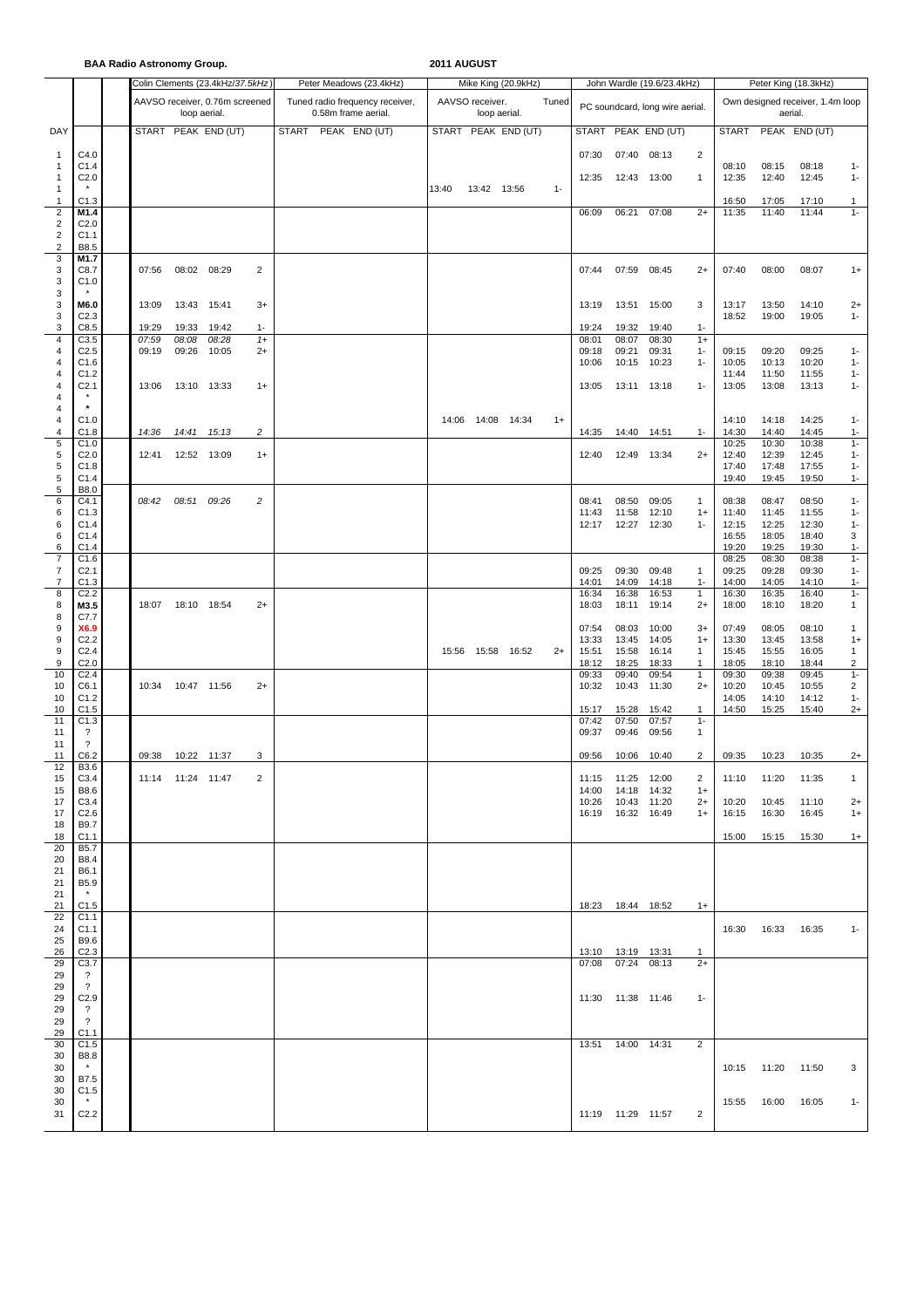**BAA Radio Astronomy Group. 2011 AUGUST**

|                  |                         |       |                     | Paul Hyde (22.1kHz)             |                          | Gordon Fiander (23.4kHz) |       |             | John Elliott (21.7kHz)          |      |       |                     | Martyn Kinder (19.6kHz/22.1khz) |                          | Mark Horn (23.4kHz)             |  |  |
|------------------|-------------------------|-------|---------------------|---------------------------------|--------------------------|--------------------------|-------|-------------|---------------------------------|------|-------|---------------------|---------------------------------|--------------------------|---------------------------------|--|--|
|                  |                         |       |                     |                                 |                          |                          |       |             |                                 |      |       |                     |                                 |                          |                                 |  |  |
|                  |                         |       |                     | Tuned radio frequency receiver, |                          | PC sound card.           |       |             | Tuned radio frequency receiver, |      |       |                     | Tuned radio frequency receiver, |                          | Tuned radio frequency receiver, |  |  |
|                  |                         |       |                     | 0.96m frame aerial.             |                          |                          |       |             | 0.5m frame aerial.              |      |       |                     | 0.58m frame aerial.             |                          | 0.58m frame aerial.             |  |  |
| DAY              |                         |       |                     | START PEAK END (UT)             |                          | START PEAK END (UT)      |       |             | START PEAK END (UT)             |      |       |                     | START PEAK END (UT)             |                          | START PEAK END (UT)             |  |  |
|                  |                         |       |                     |                                 |                          |                          |       |             |                                 |      |       |                     |                                 |                          |                                 |  |  |
| $\mathbf{1}$     | C4.0                    | 07:27 | 07:37               | $\gamma$                        | $\overline{\phantom{a}}$ |                          |       |             |                                 |      | 07:30 | 07:36 07:46         |                                 | $1 -$                    |                                 |  |  |
| $\mathbf{1}$     | C1.4                    | 08:11 | 08:14               | $\overline{\mathcal{E}}$        | $\sim$                   |                          |       |             |                                 |      |       |                     |                                 |                          |                                 |  |  |
| $\overline{1}$   | C <sub>2.0</sub>        | 12:34 | 12:40 13:30         |                                 | $2+$                     |                          |       |             |                                 |      | 12:35 | 12:39 12:50         |                                 | $1 -$                    |                                 |  |  |
| $\mathbf{1}$     |                         |       |                     |                                 |                          |                          |       |             |                                 |      |       |                     |                                 |                          |                                 |  |  |
|                  | C1.3                    |       |                     |                                 |                          |                          |       |             |                                 |      |       |                     |                                 |                          |                                 |  |  |
| $\mathbf{1}$     |                         |       |                     |                                 |                          |                          |       |             |                                 |      |       |                     |                                 |                          |                                 |  |  |
| $\overline{c}$   | M1.4                    |       |                     |                                 |                          |                          |       |             |                                 |      | 05:15 | $\tilde{z}$         | $\tilde{z}$                     | $\overline{\phantom{a}}$ |                                 |  |  |
| $\sqrt{2}$       | C <sub>2.0</sub>        |       |                     |                                 |                          |                          |       |             |                                 |      | 11:38 | 11:41               | 11:46                           | $1 -$                    |                                 |  |  |
| $\sqrt{2}$       | C1.1                    |       |                     |                                 |                          |                          |       |             |                                 |      | 17:17 | 17:23               | 17:35                           | $1 -$                    |                                 |  |  |
| $\boldsymbol{2}$ | B8.5                    |       |                     |                                 |                          |                          |       |             |                                 |      | 19:31 | 19:33               | 19:36                           | $1 -$                    |                                 |  |  |
| 3                | M1.7                    | 04:30 | 04:37               | $\overline{\mathcal{E}}$        | $\blacksquare$           |                          |       |             |                                 |      |       |                     |                                 |                          |                                 |  |  |
| 3                | C8.7                    | 07:42 | 08:00               | 08:48                           | $2+$                     |                          |       |             |                                 |      | 07:42 | 07:58               | 08:38                           | $2+$                     |                                 |  |  |
| 3                | C1.0                    |       |                     |                                 |                          |                          |       |             |                                 |      | 10:01 | 10:03               | 10:06                           | $1-$                     |                                 |  |  |
| 3                |                         |       |                     |                                 |                          |                          |       |             |                                 |      |       |                     |                                 |                          |                                 |  |  |
| 3                | M6.0                    | 13:19 | 13:42 15:25         |                                 | $3+$                     |                          | 13:20 | 13:41 15:30 |                                 | $3+$ | 13:20 | 13:40 14:38         |                                 | $2+$                     |                                 |  |  |
| 3                | C <sub>2.3</sub>        |       |                     |                                 |                          |                          |       |             |                                 |      |       |                     |                                 |                          |                                 |  |  |
| 3                | C8.5                    |       |                     |                                 |                          |                          |       |             |                                 |      | 19:25 | 19:31               | 19:44                           | $\mathbf{1}$             |                                 |  |  |
| 4                | C3.5                    | 07:58 | 08:06               | 08:39                           | $\overline{2}$           |                          |       |             |                                 |      | 07:57 | 08:06               | 08:13                           | $1 -$                    |                                 |  |  |
| 4                | C <sub>2.5</sub>        | 09:17 | 09:20               | 09:35                           | $1 -$                    |                          |       |             |                                 |      | 09:17 | 09:21               | 09:26                           | $1 -$                    |                                 |  |  |
|                  | C1.6                    |       |                     |                                 |                          |                          |       |             |                                 |      | 10:07 | 10:17               | 10:25                           | $1 -$                    |                                 |  |  |
| 4<br>4           | C1.2                    |       |                     |                                 |                          |                          |       |             |                                 |      |       |                     |                                 |                          |                                 |  |  |
|                  |                         |       |                     |                                 |                          |                          |       |             |                                 |      |       |                     |                                 |                          |                                 |  |  |
| 4                | C <sub>2.1</sub>        | 13:04 | 13:09 13:54         |                                 | $2+$                     |                          |       |             |                                 |      | 13:06 | 13:08 13:20         |                                 | $1 -$                    |                                 |  |  |
| 4                | $\star$                 |       |                     |                                 |                          |                          |       |             |                                 |      |       |                     |                                 |                          |                                 |  |  |
| 4                |                         |       |                     |                                 |                          |                          |       |             |                                 |      |       |                     |                                 |                          |                                 |  |  |
| 4                | C1.0                    |       |                     |                                 |                          |                          |       |             |                                 |      |       |                     |                                 |                          |                                 |  |  |
| 4                | C1.8                    | 14:33 | 14:40 15:03         |                                 | $1+$                     |                          |       |             |                                 |      | 14:33 | 14:39               | 14:47                           | $1 -$                    |                                 |  |  |
| 5                | C1.0                    |       |                     |                                 |                          |                          |       |             |                                 |      | 10:25 | 10:30               | 10:34                           | $1 -$                    |                                 |  |  |
| 5                | C <sub>2.0</sub>        | 12:40 | 12:46 13:29         |                                 | $2+$                     |                          |       |             |                                 |      | 12:40 | 12:45 12:57         |                                 | $1 -$                    |                                 |  |  |
| 5                | C1.8                    | 17:40 | 17:47               | ?                               | $\blacksquare$           |                          |       |             |                                 |      | 17:41 | 17:48 17:56         |                                 | $1 -$                    |                                 |  |  |
| 5                | C1.4                    |       |                     |                                 |                          |                          |       |             |                                 |      |       |                     |                                 |                          |                                 |  |  |
| 5                | B8.0                    |       |                     |                                 |                          |                          |       |             |                                 |      |       |                     |                                 |                          |                                 |  |  |
| 6                | C4.1                    | 08:39 | 08:47 09:01         |                                 | 1                        |                          |       |             |                                 |      | 08:36 | 08:50 09:15         |                                 | $\overline{2}$           |                                 |  |  |
| 6                | C1.3                    |       |                     |                                 |                          |                          |       |             |                                 |      |       |                     |                                 |                          |                                 |  |  |
| 6                | C1.4                    |       |                     |                                 |                          |                          |       |             |                                 |      |       |                     |                                 |                          |                                 |  |  |
| 6                | C1.4                    |       |                     |                                 |                          |                          |       |             |                                 |      |       |                     |                                 |                          |                                 |  |  |
|                  |                         |       |                     |                                 |                          |                          |       |             |                                 |      |       |                     |                                 |                          |                                 |  |  |
| 6                | C1.4                    |       |                     |                                 |                          |                          |       |             |                                 |      |       |                     |                                 |                          |                                 |  |  |
| $\overline{7}$   | C1.6                    | 08:29 | 08:35               | 08:49                           | 1                        |                          |       |             |                                 |      | 08:24 | 08:31               | 08:39                           | $1 -$                    |                                 |  |  |
| $\overline{7}$   | C <sub>2.1</sub>        | 09:26 | 09:28               | 09:37                           | $1 -$                    |                          |       |             |                                 |      | 09:24 | 09:27               | 09:32                           | $1 -$                    |                                 |  |  |
| $\overline{7}$   | C1.3                    |       |                     |                                 |                          |                          |       |             |                                 |      | 14:04 | 14:08               | 14:17                           | $1 -$                    |                                 |  |  |
| 8                | C <sub>2.2</sub>        | 16:34 | 16:38               | 16:53                           | $\mathbf{1}$             |                          |       |             |                                 |      | 16:30 | 16:37               | 16:50                           | $\mathbf{1}$             |                                 |  |  |
| 8                | M3.5                    | 18:05 | 18:14               | 19:07                           | $2+$                     |                          |       |             |                                 |      | 18:04 | 18:12               | 18:32                           | $1+$                     |                                 |  |  |
| 8                | C7.7                    |       |                     |                                 |                          |                          |       |             |                                 |      |       |                     |                                 |                          |                                 |  |  |
| 9                | X6.9                    | 07:51 | 08:05               | 10:14                           | $3+$                     |                          | 08:10 | 08:13 09:28 |                                 | $2+$ | 07:51 | 08:03               | 08:11                           | $\mathbf{1}$             |                                 |  |  |
| 9                | C <sub>2.2</sub>        | 13:32 | 13:47               | 14:11                           | $\overline{2}$           |                          |       |             |                                 |      | 13:29 | 13:46               | 14:04                           | $\overline{\mathbf{c}}$  |                                 |  |  |
| 9                | C <sub>2.4</sub>        | 15:46 | 15:57               | 16:54                           | $2+$                     |                          |       |             |                                 |      | 15:46 | 15:55               | 16:22                           | 2                        |                                 |  |  |
| 9                | C <sub>2.0</sub>        | 18:07 | 18:13               | 18:28                           | 1                        |                          |       |             |                                 |      |       |                     |                                 |                          |                                 |  |  |
| 10               | C <sub>2.4</sub>        | 09:34 | 09:39               | 09:56                           | $\mathbf{1}$             |                          |       |             |                                 |      | 09:32 | 09:38               | 09:52                           | $\mathbf{1}$             |                                 |  |  |
| 10               | C6.1                    | 10:30 | 10:46               | 11:33                           | $2+$                     |                          | 10:31 | 10:41 11:35 |                                 | $2+$ | 10:30 | 10:36               | 10:43                           | $1 -$                    |                                 |  |  |
| 10               | C1.2                    |       |                     |                                 |                          |                          |       |             |                                 |      | 14:06 | 14:10               | 14:24                           | $1 -$                    |                                 |  |  |
| 10               | C1.5                    | 15:17 | 15:28               | 16:01                           | 2                        |                          |       |             |                                 |      |       |                     |                                 |                          |                                 |  |  |
| 11               | C1.3                    | 07:42 | 07:50               | 08:23                           | $\overline{2}$           |                          |       |             |                                 |      | 07:41 | 07:47               | 07:54                           | $1 -$                    |                                 |  |  |
|                  |                         |       |                     |                                 |                          |                          |       |             |                                 |      |       |                     |                                 |                          |                                 |  |  |
| 11               | ?<br>$\overline{\cdot}$ |       |                     |                                 |                          |                          |       |             |                                 |      |       |                     |                                 |                          |                                 |  |  |
| 11               |                         |       |                     |                                 |                          |                          |       |             |                                 |      |       |                     |                                 |                          |                                 |  |  |
| 11               | C6.2                    | 09:38 | 09:46 11:25         |                                 | 3                        |                          |       |             |                                 |      | 09:36 | 09:57 10:21         |                                 | $\overline{2}$           |                                 |  |  |
| 12               | B3.6                    |       |                     |                                 |                          |                          |       |             |                                 |      |       |                     |                                 |                          |                                 |  |  |
| 15               | C3.4                    |       | 11:13 11:23 11:55   |                                 | 2                        |                          |       |             |                                 |      |       | 11:12  11:21  11:33 |                                 | $\mathbf{1}$             |                                 |  |  |
| 15               | B8.6                    |       |                     |                                 |                          |                          |       |             |                                 |      |       |                     |                                 |                          |                                 |  |  |
| 17               | C <sub>3.4</sub>        |       | 10:24  10:44  11:31 |                                 | $2+$                     |                          |       |             |                                 |      |       | 10:20  10:35  10:50 |                                 | $1+$                     |                                 |  |  |
| 17               | C <sub>2.6</sub>        |       | 16:19  16:32  16:54 |                                 | 2                        |                          |       |             |                                 |      |       | 16:17  16:30  16:50 |                                 | 2                        |                                 |  |  |
| 18               | B9.7                    |       |                     |                                 |                          |                          |       |             |                                 |      |       |                     |                                 |                          |                                 |  |  |
| 18               | C1.1                    |       |                     |                                 |                          |                          |       |             |                                 |      |       |                     |                                 |                          |                                 |  |  |
| 20               | B5.7                    |       |                     |                                 |                          |                          |       |             |                                 |      |       |                     |                                 |                          |                                 |  |  |
| 20               | B8.4                    |       |                     |                                 |                          |                          |       |             |                                 |      |       | 12:20  12:20  12:49 |                                 | $1+$                     |                                 |  |  |
| 21               | B6.1                    |       |                     |                                 |                          |                          |       |             |                                 |      |       |                     |                                 |                          |                                 |  |  |
| 21               | B5.9                    |       |                     |                                 |                          |                          |       |             |                                 |      |       |                     |                                 |                          |                                 |  |  |
| 21               |                         |       |                     |                                 |                          |                          |       |             |                                 |      |       |                     |                                 |                          |                                 |  |  |
| 21               | C1.5                    |       |                     |                                 |                          |                          |       |             |                                 |      |       |                     |                                 |                          |                                 |  |  |
| 22               | C <sub>1.1</sub>        |       |                     |                                 |                          |                          |       |             |                                 |      |       |                     |                                 |                          |                                 |  |  |
| 24               | C <sub>1.1</sub>        |       |                     |                                 |                          |                          |       |             |                                 |      |       |                     |                                 |                          |                                 |  |  |
| 25               | B9.6                    |       |                     |                                 |                          |                          |       |             |                                 |      |       |                     |                                 |                          |                                 |  |  |
| 26               | C <sub>2.3</sub>        |       |                     |                                 |                          |                          |       |             |                                 |      |       |                     |                                 |                          |                                 |  |  |
|                  |                         |       |                     |                                 |                          |                          |       |             |                                 |      |       |                     |                                 |                          |                                 |  |  |
| 29               | C3.7                    |       | 07:09 07:21 08:03   |                                 | $2+$                     |                          |       |             |                                 |      |       | 07:09 07:23 07:49   |                                 | 2                        |                                 |  |  |
| 29               | $\ddot{?}$              |       |                     |                                 |                          |                          |       |             |                                 |      |       |                     |                                 |                          |                                 |  |  |
| 29               | $\overline{\cdot}$      |       |                     |                                 |                          |                          |       |             |                                 |      |       |                     |                                 |                          |                                 |  |  |
| 29               | C <sub>2.9</sub>        |       |                     |                                 |                          |                          |       |             |                                 |      |       |                     |                                 |                          |                                 |  |  |
| 29               | ?                       |       |                     |                                 |                          |                          |       |             |                                 |      |       |                     |                                 |                          |                                 |  |  |
| 29               | $\overline{\cdot}$      |       |                     |                                 |                          |                          |       |             |                                 |      |       |                     |                                 |                          |                                 |  |  |
| 29               | C1.1                    |       |                     |                                 |                          |                          |       |             |                                 |      |       |                     |                                 |                          |                                 |  |  |
| 30               | C1.5                    |       | 06:36 06:41 ?       |                                 | $\sim$                   |                          |       |             |                                 |      |       | 06:36 06:40 06:56   |                                 | $\mathbf{1}$             |                                 |  |  |
| 30               | B8.8                    |       |                     |                                 |                          |                          |       |             |                                 |      |       | 09:17 09:23 09:32   |                                 | $1 -$                    |                                 |  |  |
| 30               | $\pmb{\star}$           |       |                     |                                 |                          |                          |       |             |                                 |      |       |                     |                                 |                          |                                 |  |  |
| 30               | B7.5                    |       |                     |                                 |                          |                          |       |             |                                 |      |       |                     |                                 |                          |                                 |  |  |
| 30               | C1.5                    |       | 13:50  13:58  14:34 |                                 | 2                        |                          |       |             |                                 |      |       | 13:49  13:58  14:27 |                                 | 2                        |                                 |  |  |
| 30               |                         |       |                     |                                 |                          |                          |       |             |                                 |      |       |                     |                                 |                          |                                 |  |  |
| 31               | C <sub>2.2</sub>        |       | 11:20  11:25  11:48 |                                 | $1+$                     |                          |       |             |                                 |      |       | 11:17  11:24  11:34 |                                 | $1 -$                    |                                 |  |  |
|                  |                         |       |                     |                                 |                          |                          |       |             |                                 |      |       |                     |                                 |                          |                                 |  |  |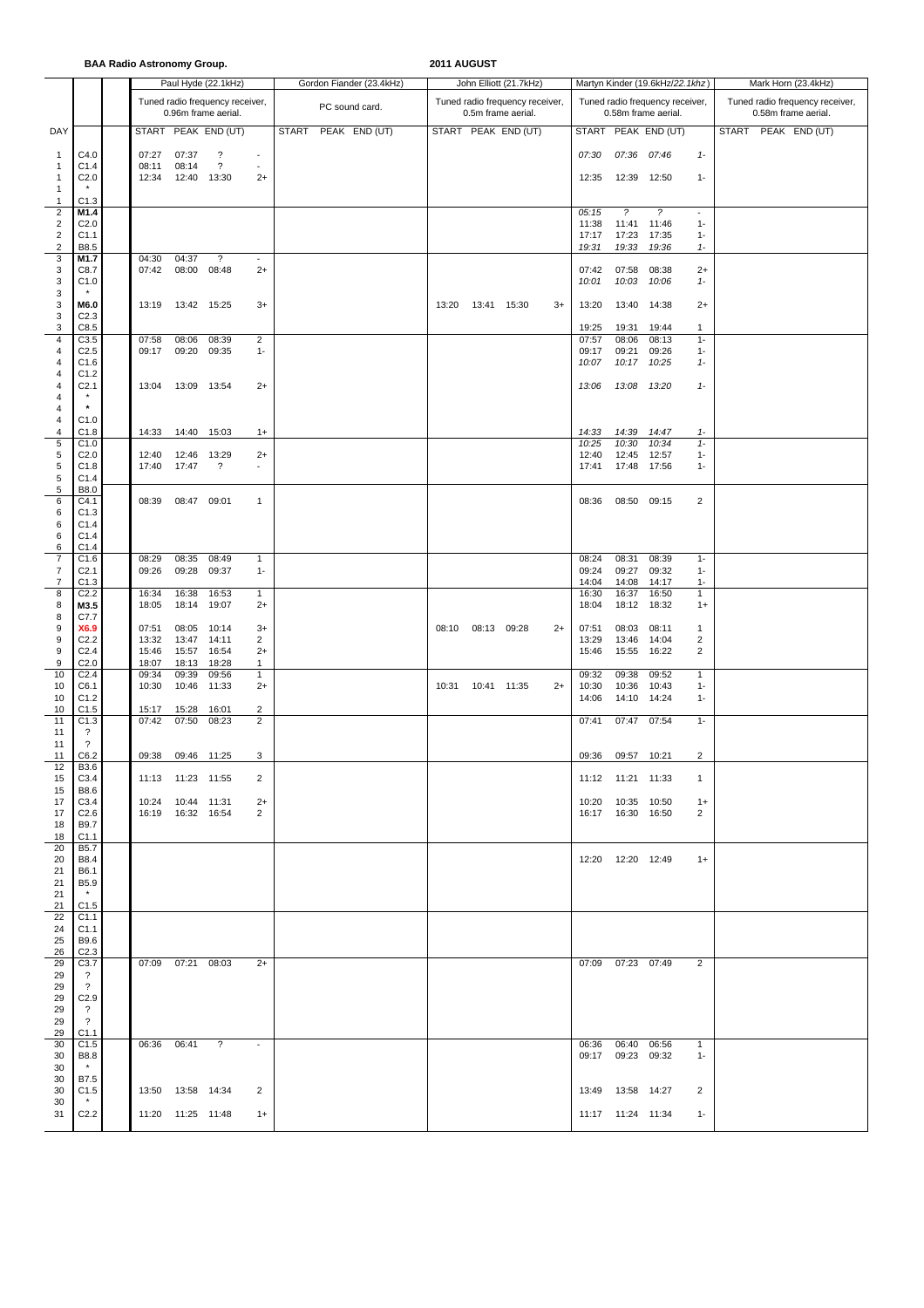|                                                    | <b>BAA Radio Astronomy Group.</b>            |  |             |                     |                                                        |                |                |                     |                                    |                |                | 2011 AUGUST                |                     |                |  |                     |              |  |               |  |  |  |
|----------------------------------------------------|----------------------------------------------|--|-------------|---------------------|--------------------------------------------------------|----------------|----------------|---------------------|------------------------------------|----------------|----------------|----------------------------|---------------------|----------------|--|---------------------|--------------|--|---------------|--|--|--|
|                                                    |                                              |  |             |                     | Steve Parkinson (23.4kHz)                              |                |                |                     | Simon Dawes (various)              |                |                | Gonzalo Vargas (Various)   |                     |                |  |                     |              |  |               |  |  |  |
|                                                    |                                              |  |             |                     | Tuned radio frequency receiver,<br>0.58m frame aerial. |                |                | 1m loop aerial.     | PC soundcard and TRF receiver with |                | Spectrum Lab.  |                            |                     |                |  |                     |              |  |               |  |  |  |
| DAY                                                |                                              |  |             |                     | START PEAK END (UT)                                    |                | <b>START</b>   |                     | PEAK END (UT)                      |                |                |                            | START PEAK END (UT) |                |  | START PEAK END (UT) | <b>START</b> |  | PEAK END (UT) |  |  |  |
| $\mathbf{1}$                                       | C4.0                                         |  |             |                     |                                                        |                | 07:16          | 07:32               | 08:01                              | $\overline{2}$ |                |                            |                     |                |  |                     |              |  |               |  |  |  |
| $\mathbf{1}$<br>$\mathbf{1}$                       | C1.4<br>C <sub>2.0</sub>                     |  |             | 12:39  12:43  13:00 |                                                        | $\overline{1}$ |                |                     |                                    |                |                |                            |                     |                |  |                     |              |  |               |  |  |  |
| $\mathbf{1}$<br>$\mathbf{1}$                       | $\star$<br>C1.3                              |  |             |                     |                                                        |                |                |                     |                                    |                |                |                            |                     |                |  |                     |              |  |               |  |  |  |
| $\overline{2}$                                     | M1.4                                         |  |             |                     |                                                        |                |                |                     |                                    |                |                |                            |                     |                |  |                     |              |  |               |  |  |  |
| $\overline{2}$<br>$\mathbf 2$                      | C <sub>2.0</sub><br>C1.1                     |  |             |                     |                                                        |                |                |                     |                                    |                |                |                            |                     |                |  |                     |              |  |               |  |  |  |
| $\mathbf 2$<br>3                                   | B8.5<br>M1.7                                 |  |             |                     |                                                        |                |                |                     |                                    |                |                |                            |                     |                |  |                     |              |  |               |  |  |  |
| 3                                                  | C8.7                                         |  |             |                     |                                                        |                | 07:48          | 07:56               | 08:33                              | $\overline{2}$ |                |                            |                     |                |  |                     |              |  |               |  |  |  |
| 3<br>3                                             | C1.0                                         |  |             |                     |                                                        |                |                |                     |                                    |                |                |                            |                     |                |  |                     |              |  |               |  |  |  |
| 3<br>3                                             | M6.0<br>C <sub>2.3</sub>                     |  | 13:27       | 13:51 15:24         |                                                        | 3              | 13:18          | 13:36               | 15:52                              | $3+$           |                |                            |                     |                |  |                     |              |  |               |  |  |  |
| 3                                                  | C8.5                                         |  |             |                     |                                                        |                |                |                     |                                    |                |                |                            |                     |                |  |                     |              |  |               |  |  |  |
| $\overline{\mathbf{4}}$<br>$\overline{\mathbf{4}}$ | C3.5<br>C <sub>2.5</sub>                     |  |             |                     |                                                        |                | 07:55<br>09:13 | 08:00<br>09:17      | 08:12<br>09:27                     | $1 -$<br>$1 -$ |                |                            |                     |                |  |                     |              |  |               |  |  |  |
| $\overline{4}$<br>4                                | C1.6<br>C1.2                                 |  |             |                     |                                                        |                |                |                     |                                    |                |                |                            |                     |                |  |                     |              |  |               |  |  |  |
| 4                                                  | C <sub>2.1</sub>                             |  |             |                     |                                                        |                |                |                     |                                    |                |                | 13:09  13:10  13:16        |                     | $1 -$          |  |                     |              |  |               |  |  |  |
| $\overline{4}$<br>$\overline{\mathbf{4}}$          | $\star$                                      |  |             |                     |                                                        |                |                |                     |                                    |                |                |                            |                     |                |  |                     |              |  |               |  |  |  |
| $\overline{\mathbf{4}}$<br>$\overline{4}$          | C1.0<br>C1.8                                 |  |             |                     |                                                        |                |                |                     |                                    |                |                |                            |                     |                |  |                     |              |  |               |  |  |  |
| 5<br>5                                             | C1.0<br>C <sub>2.0</sub>                     |  | 12:45 12:48 |                     | $\overline{\cdot}$                                     | $\blacksquare$ |                |                     |                                    |                |                |                            |                     |                |  |                     |              |  |               |  |  |  |
| 5                                                  | C1.8                                         |  |             |                     |                                                        |                |                |                     |                                    |                |                |                            |                     |                |  |                     |              |  |               |  |  |  |
| $\,$ 5 $\,$<br>5                                   | C1.4<br>B8.0                                 |  |             |                     |                                                        |                |                |                     |                                    |                | 19:23<br>21:17 | 19:26 19:35<br>21:18 21:29 |                     | $1 -$<br>$1 -$ |  |                     |              |  |               |  |  |  |
| 6<br>6                                             | C4.1<br>C1.3                                 |  | 08:45       | 08:57               | $\overline{\mathbf{?}}$                                | $\blacksquare$ | 08:33          | 08:43               | 09:03                              | $1+$           |                |                            |                     |                |  |                     |              |  |               |  |  |  |
| 6<br>6                                             | C1.4<br>C1.4                                 |  |             |                     |                                                        |                |                |                     |                                    |                |                |                            |                     |                |  |                     |              |  |               |  |  |  |
| 6                                                  | C1.4                                         |  |             |                     |                                                        |                |                |                     |                                    |                |                |                            |                     |                |  |                     |              |  |               |  |  |  |
| $\overline{7}$<br>7                                | C1.6<br>C <sub>2.1</sub>                     |  |             |                     |                                                        |                |                |                     |                                    |                |                |                            |                     |                |  |                     |              |  |               |  |  |  |
| $\overline{7}$<br>8                                | C1.3<br>C <sub>2.2</sub>                     |  |             |                     |                                                        |                |                |                     |                                    |                | 16:25          | 16:26                      | 16:37               | $1 -$          |  |                     |              |  |               |  |  |  |
| 8<br>8                                             | M3.5<br>C7.7                                 |  |             |                     |                                                        |                | 18:09          | 18:15               | 18:48                              | $\overline{2}$ |                | 22:12 22:13 22:19          |                     | $1 -$          |  |                     |              |  |               |  |  |  |
| $\boldsymbol{9}$                                   | X6.9                                         |  | 08:06       | 08:16 09:54         |                                                        | 3              | 07:56          | 07:59               | 08:39                              | $\overline{2}$ |                |                            |                     |                |  |                     |              |  |               |  |  |  |
| $\boldsymbol{9}$<br>9                              | C <sub>2.2</sub><br>C <sub>2.4</sub>         |  |             |                     |                                                        |                | 15:38          | 15:49               | 16:26                              | $2+$           |                |                            |                     |                |  |                     |              |  |               |  |  |  |
| 9<br>10                                            | C <sub>2.0</sub><br>C <sub>2.4</sub>         |  | 09:30       | 09:42               | 09:54                                                  | $\mathbf{1}$   | 09:26          | 09:33               | 09:49                              | $\mathbf{1}$   |                |                            |                     |                |  |                     |              |  |               |  |  |  |
| 10                                                 | C6.1                                         |  | 10:36       | 10:46               | 11:48                                                  | $2+$           | 10:28          | 10:34               | 11:08                              | $\overline{2}$ |                |                            |                     |                |  |                     |              |  |               |  |  |  |
| 10<br>10                                           | C1.2<br>C1.5                                 |  |             |                     |                                                        |                |                |                     |                                    |                |                |                            |                     |                |  |                     |              |  |               |  |  |  |
| 11<br>11                                           | C1.3<br>$\overline{\cdot}$                   |  |             |                     |                                                        |                |                |                     |                                    |                |                |                            |                     |                |  |                     |              |  |               |  |  |  |
| 11<br>11                                           | $\overline{?}$<br>C6.2                       |  |             | 09:45 10:24 11:50   |                                                        | 3              |                |                     |                                    |                |                |                            |                     |                |  |                     |              |  |               |  |  |  |
| 12<br>15                                           | B3.6<br>C3.4                                 |  |             | 11:18  11:27  11:48 |                                                        | $1+$           |                | 11:04  11:13  11:42 |                                    | 2              |                |                            |                     |                |  |                     |              |  |               |  |  |  |
| 15                                                 | B8.6                                         |  |             |                     |                                                        |                |                |                     |                                    |                |                |                            |                     |                |  |                     |              |  |               |  |  |  |
| 17<br>17                                           | C3.4<br>C <sub>2.6</sub>                     |  |             | 10:27  10:45  11:36 |                                                        | $2+$           |                |                     |                                    |                |                | 16:26  16:27  16:34        |                     | $1 -$          |  |                     |              |  |               |  |  |  |
| 18<br>18                                           | B9.7<br>C1.1                                 |  |             |                     |                                                        |                |                |                     |                                    |                |                |                            |                     |                |  |                     |              |  |               |  |  |  |
| 20                                                 | <b>B5.7</b>                                  |  |             |                     |                                                        |                |                |                     |                                    |                |                |                            |                     |                |  |                     |              |  |               |  |  |  |
| 20<br>21                                           | B8.4<br>B6.1                                 |  |             |                     |                                                        |                |                |                     |                                    |                |                | 12:28  12:29  12:36        |                     | $1 -$          |  |                     |              |  |               |  |  |  |
| 21<br>21                                           | B5.9<br>$\star$                              |  |             |                     |                                                        |                |                |                     |                                    |                |                |                            |                     |                |  |                     |              |  |               |  |  |  |
| 21<br>22                                           | C1.5<br>C1.1                                 |  |             |                     |                                                        |                |                |                     |                                    |                |                | 16:18  16:19  16:25        |                     | $1 -$          |  |                     |              |  |               |  |  |  |
| 24                                                 | C1.1                                         |  |             |                     |                                                        |                |                |                     |                                    |                |                |                            |                     |                |  |                     |              |  |               |  |  |  |
| 25<br>26                                           | B9.6<br>C <sub>2.3</sub>                     |  |             |                     |                                                        |                |                |                     |                                    |                |                |                            |                     |                |  |                     |              |  |               |  |  |  |
| 29<br>29                                           | C3.7<br>$\overline{\mathcal{L}}$             |  |             |                     |                                                        |                |                |                     |                                    |                |                |                            |                     |                |  |                     |              |  |               |  |  |  |
| 29<br>29                                           | $\overline{\mathcal{E}}$<br>C <sub>2.9</sub> |  |             | 11:00  11:08  12:24 |                                                        | $2+$           |                |                     |                                    |                |                | 11:52  11:53  11:57        |                     | $1 -$          |  |                     |              |  |               |  |  |  |
| 29                                                 | $\overline{\cdot}$                           |  |             |                     |                                                        |                |                |                     |                                    |                |                |                            |                     |                |  |                     |              |  |               |  |  |  |
| 29<br>29                                           | $\overline{?}$<br>C1.1                       |  |             |                     |                                                        |                |                |                     |                                    |                |                |                            |                     |                |  |                     |              |  |               |  |  |  |
| 30<br>30                                           | C1.5<br>B8.8                                 |  |             |                     |                                                        |                |                |                     |                                    |                |                |                            |                     |                |  |                     |              |  |               |  |  |  |
| 30<br>30                                           | $\star$<br>B7.5                              |  |             |                     |                                                        |                |                |                     |                                    |                |                |                            |                     |                |  |                     |              |  |               |  |  |  |
| 30                                                 | C1.5<br>$\star$                              |  |             |                     |                                                        |                |                |                     |                                    |                |                |                            |                     |                |  |                     |              |  |               |  |  |  |
| 30<br>31                                           | C <sub>2.2</sub>                             |  |             |                     |                                                        |                |                |                     |                                    |                |                |                            |                     |                |  |                     |              |  |               |  |  |  |
|                                                    |                                              |  |             |                     |                                                        |                |                |                     |                                    |                |                |                            |                     |                |  |                     |              |  |               |  |  |  |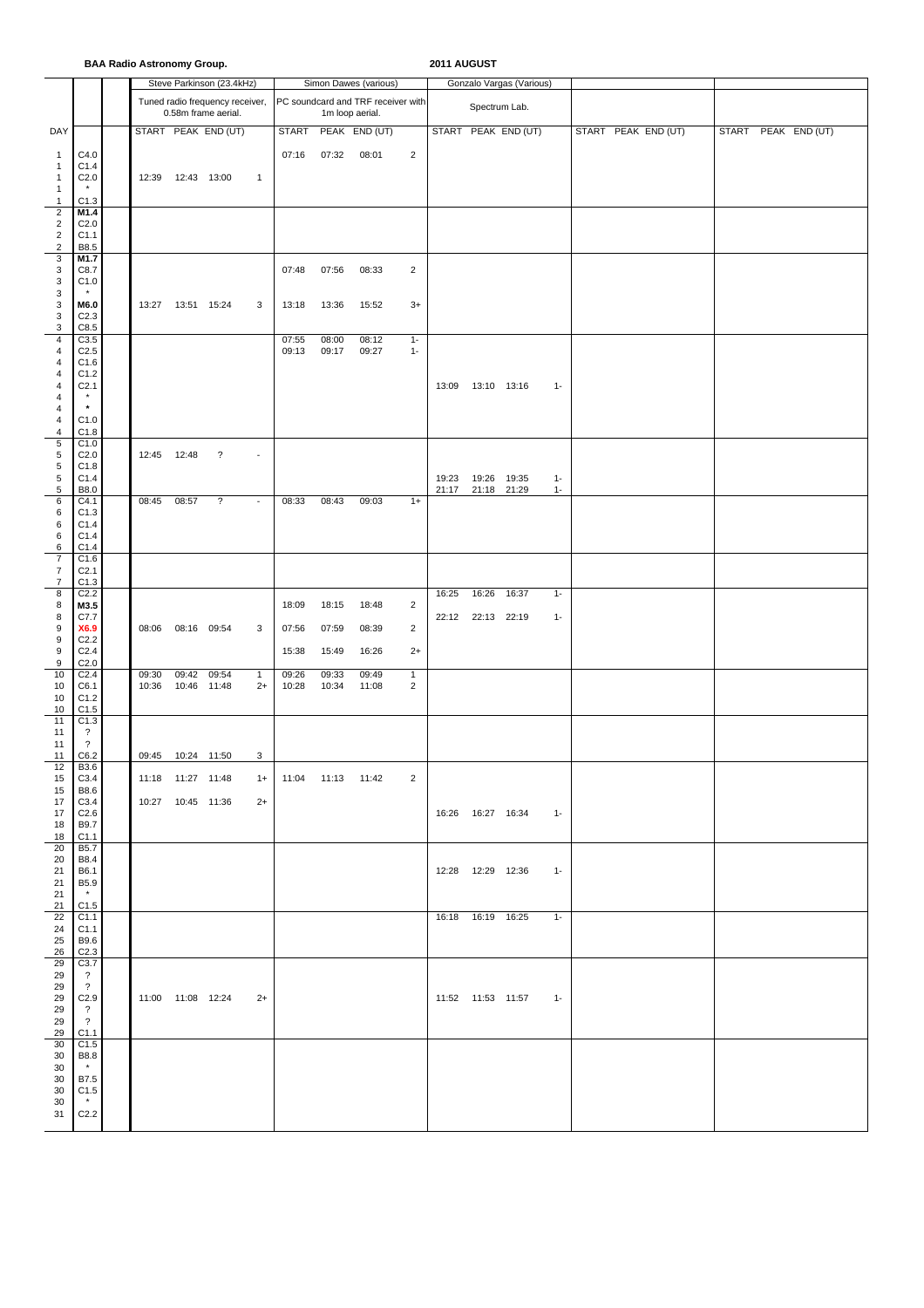



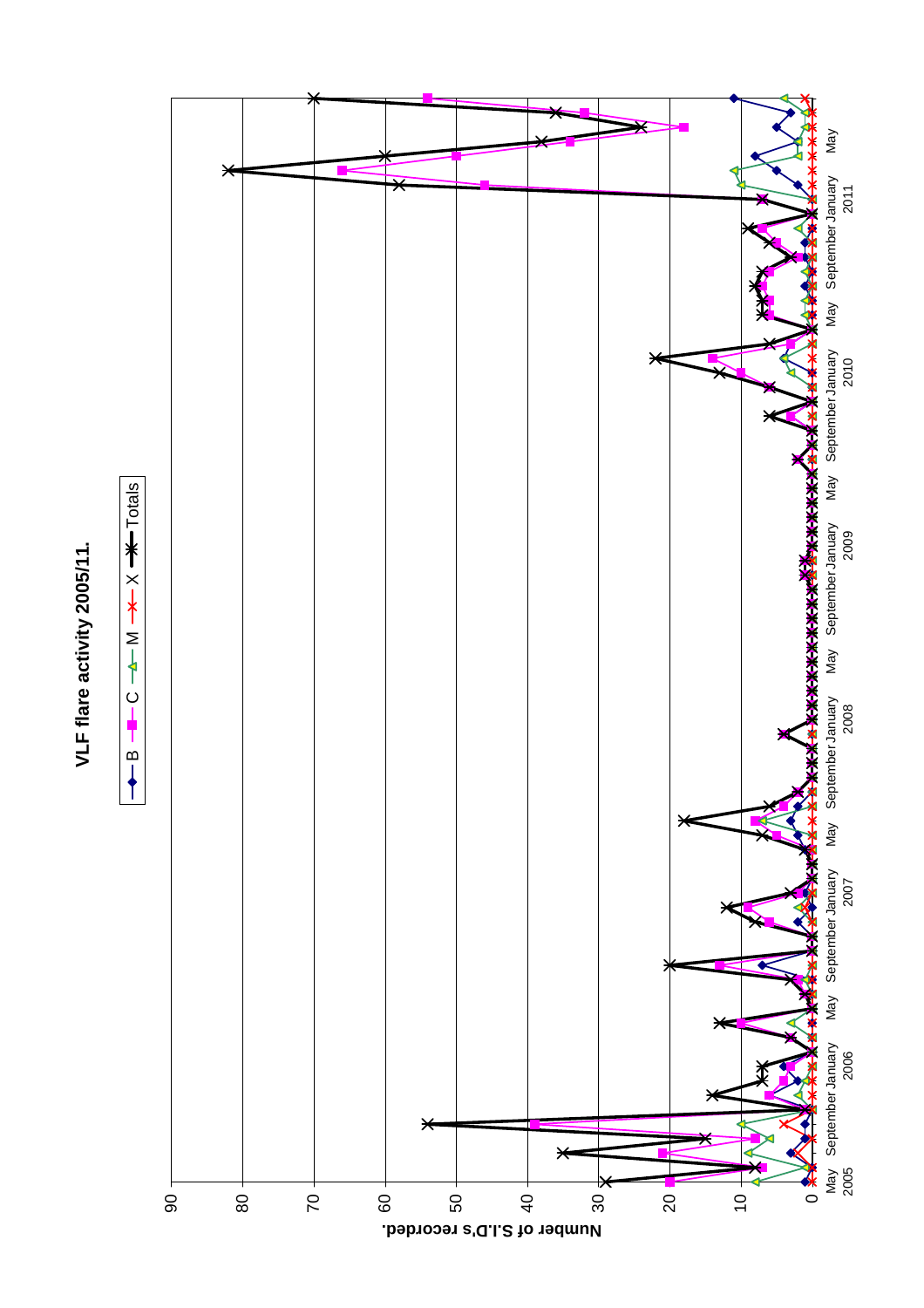## 2011 AUGUST

This month has seen the first X-class flare recorded by the group since 2006 December 5th. There was an X2.2 flare on 2011 February 15th, but at 01:56UT it was not recorded. There is also a bumper crop of C and M-class events, with 11 B-class recorded as well.



Mark Edwards also included this plot of the event, as recorded with spectrum lab software.

The start of the X6.9 flare on the 9<sup>th</sup> occurred just before the 23.4kHz signal re-appeared after its usual morning break. The SID was typical of those produced by energetic solar flares, in that the ground/sky wave interference pattern shifted a peak and trough over observers. The effect is shown in the recording made by John Wardle: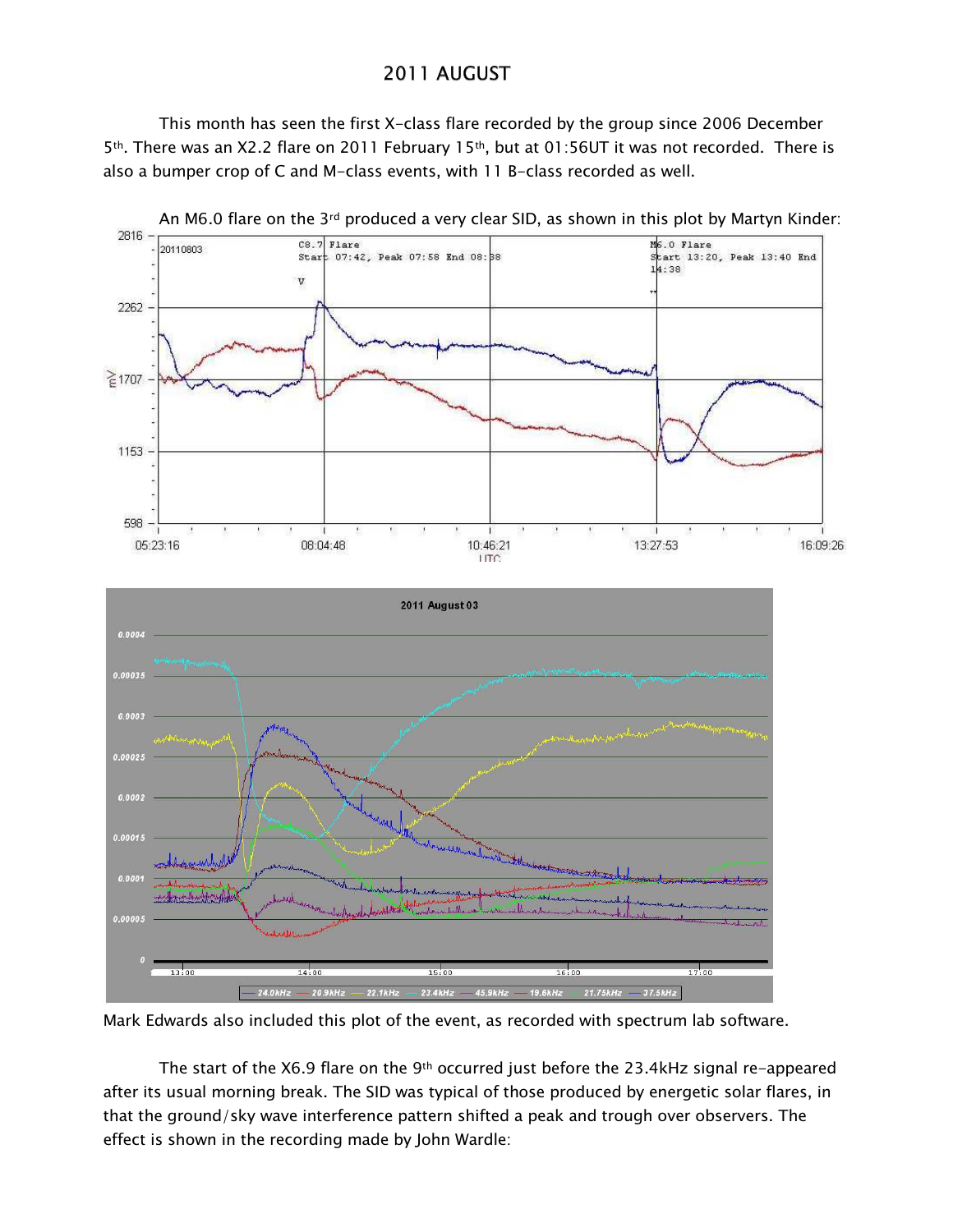

John is using the Starbase system for controlling his receivers and logging the results. The 'spike and wave' SID makes timing the event difficult, although thinking of the moving interference pattern helps. Martyn Kinder also sent a plot of this event:



The C6.1 flare on the 11<sup>th</sup> was much smaller, but created a more complex SID. The background X-ray flux was already at a fairly high level by 09:30UT when the first of 3 peaks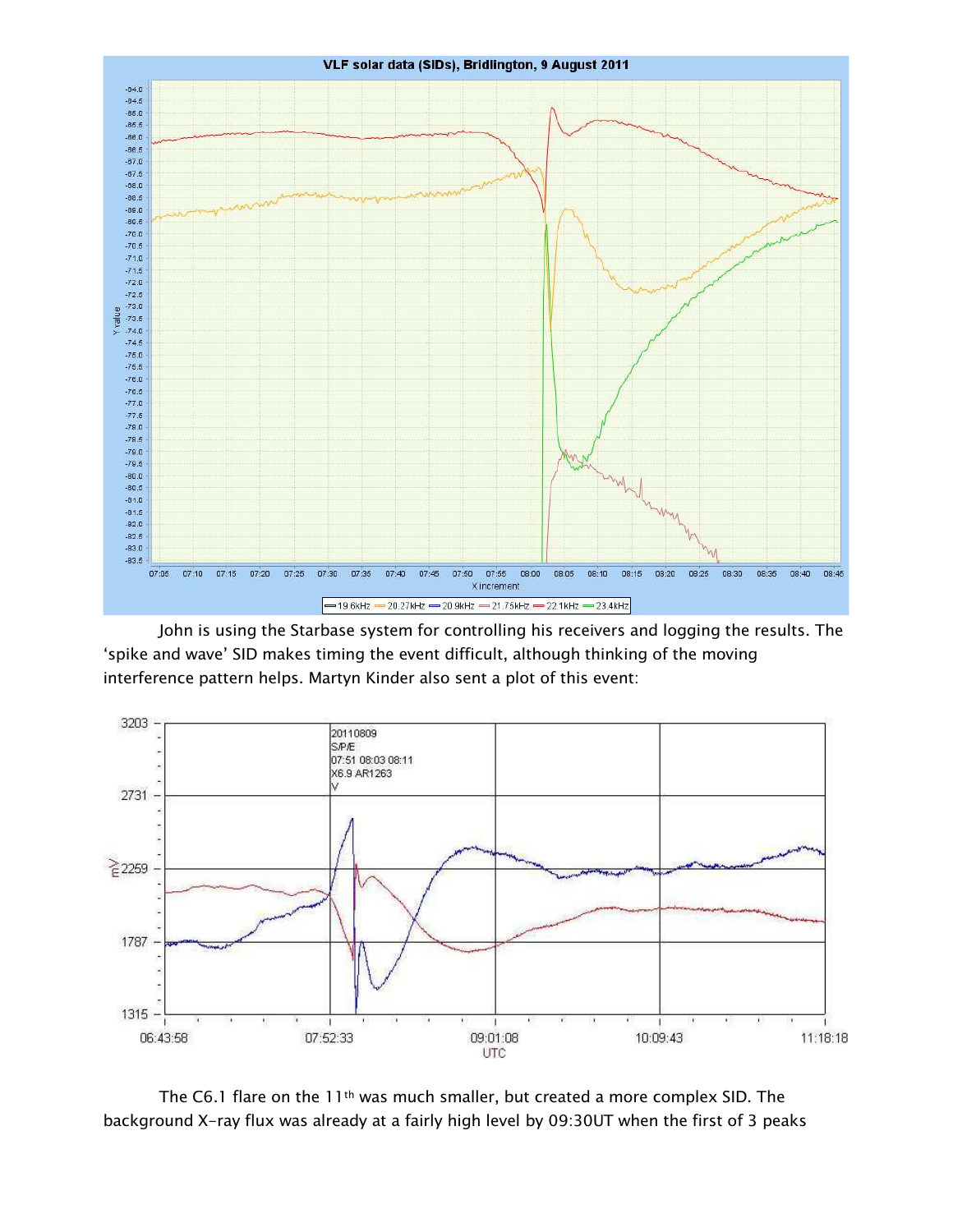occurred. Two further peaks followed before the flux returned to lower levels again. My own recording shows 3 SIDs (red is 23.4kHz, blue is 22.1kHz):



The GOES data has been added in black to help clarify events. I have listed all 3 peaks in the activity summary to include all of the timings received, although he activity chart includes it as just a single flare.



August 29th produced more similar events, shown above. At C2.9, I have barely recorded an identifiable SID for any of the six peaks shown in the GOES X-ray flux.



Mark Edwards noted that his signal at 24.0kHz was responding to some fairly weak B-class flares. The B3.6 on the 12<sup>th</sup> is probably the weakest recorded by the group so far, but evidence is provided in his recording shown above.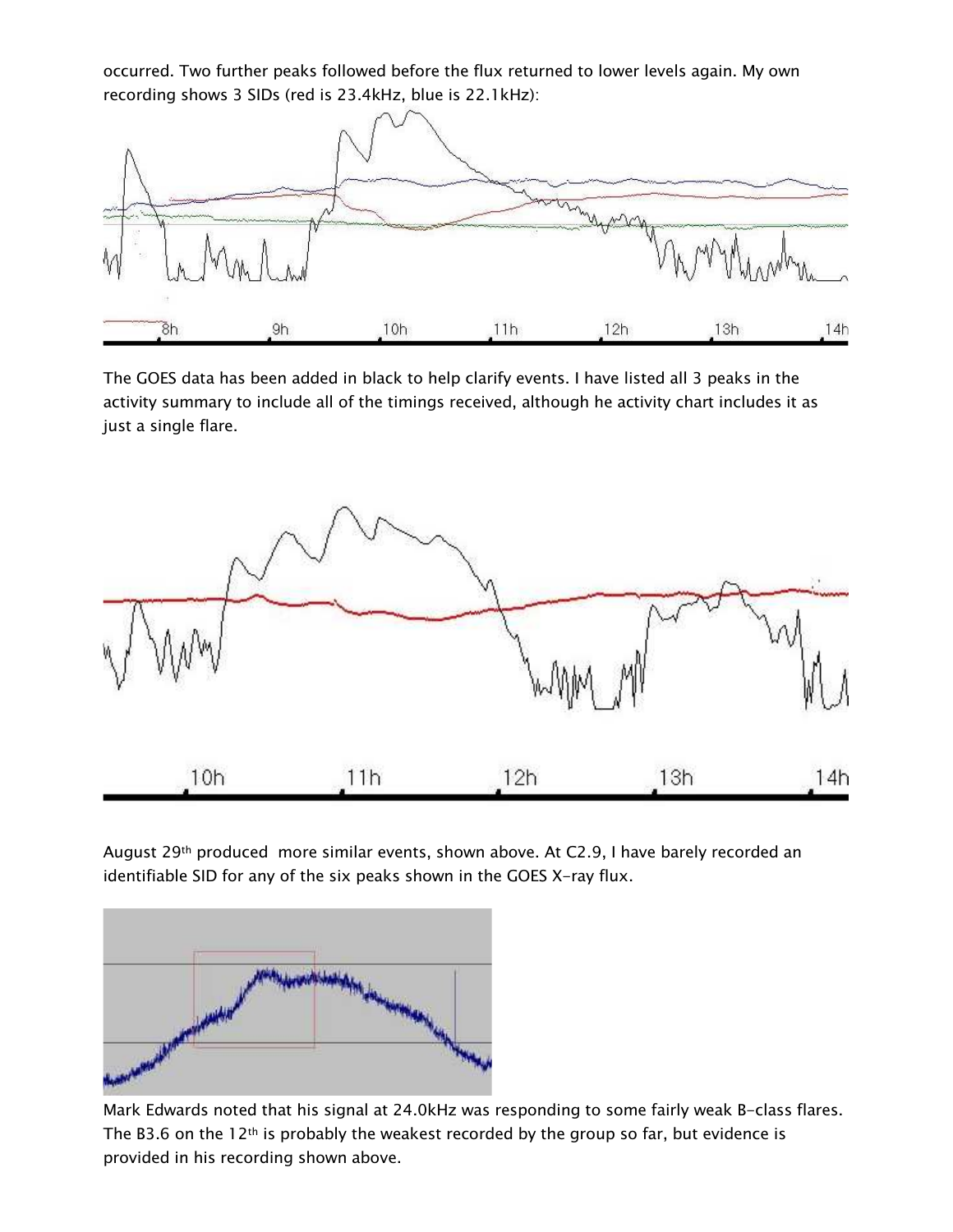# **Magnetic Data**

The SID from the X6.9 flare on the 9<sup>th</sup> was accompanied by a sudden flare event, or SFE. This is a magnetic disturbance occurring at the same time as the SID, due to the flare. Normally, the solar magnetic field associated with the flare would travel through space with its plasma at a much slower speed than the X-ray photons causing the SID. However, the large disturbance to the ionosphere will alter the large currents flowing in this region. The effect is that of a motor where a moving electric field (the ionosphere) will cause a changing magnetic field. This interacts with the Earth's own magnetic field to give a small disturbance. The effect is not always seen, but the chart from Paul Hyde shows it quite well:



This sort of connection has been recorded previously by the Radio Group, but has so far remained unidentified. Paul drew my attention to it, and I found that I have very similar results. In Paul's chart, the brown and pink traces are the VLF SID, the red and blue traces being the two magnetic components. A small increase in both magnetic components can be seen, peaking around the maximum point of the SID. This is the time of maximum ionospheric disturbance, and thus also maximum magnetic disturbance from the moving electric current.

We will be keeping an eye open for similar events during solar cycle 24, so please send in any recordings of SFE candidates that you find. My own chart is on the next page, green being the magnetic signal, blue 22.1 kHz.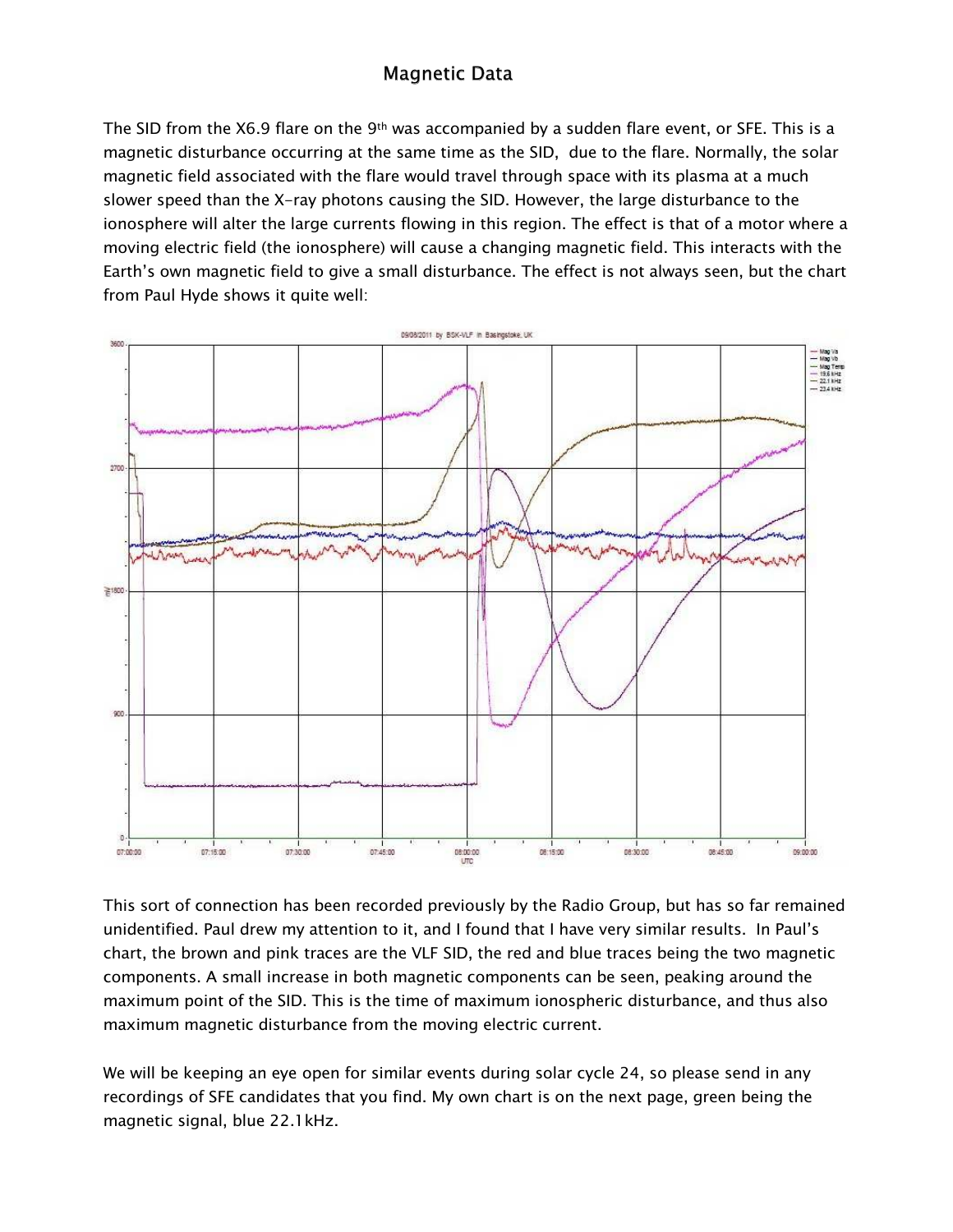

The vertical scale of my plot is rather compressed compared to Paul's, but the bump in the green magnetometer trace is clear enough. The active period shown on the 5<sup>th</sup> was a result of a CME produced by an M9.3 flare at 04UT in the 4<sup>th</sup>, and thus not shown in this summary. The remaining disturbances were due to coronal hole high-speed streams, mostly returning after a complete solar rotation.



magnetic recording of the CME arrival on the 5<sup>th</sup>/6<sup>th</sup> is shown above. I estimate a k-index of 5 in the 3 hours before midnight, and  $k = 4$  in the first 3 hours of the  $6<sup>th</sup>$ .



The recording by Colin Clements, above, shows good agreement in the East-west (blue) component, despite some local disturbance from about 16:15 to 20:00.